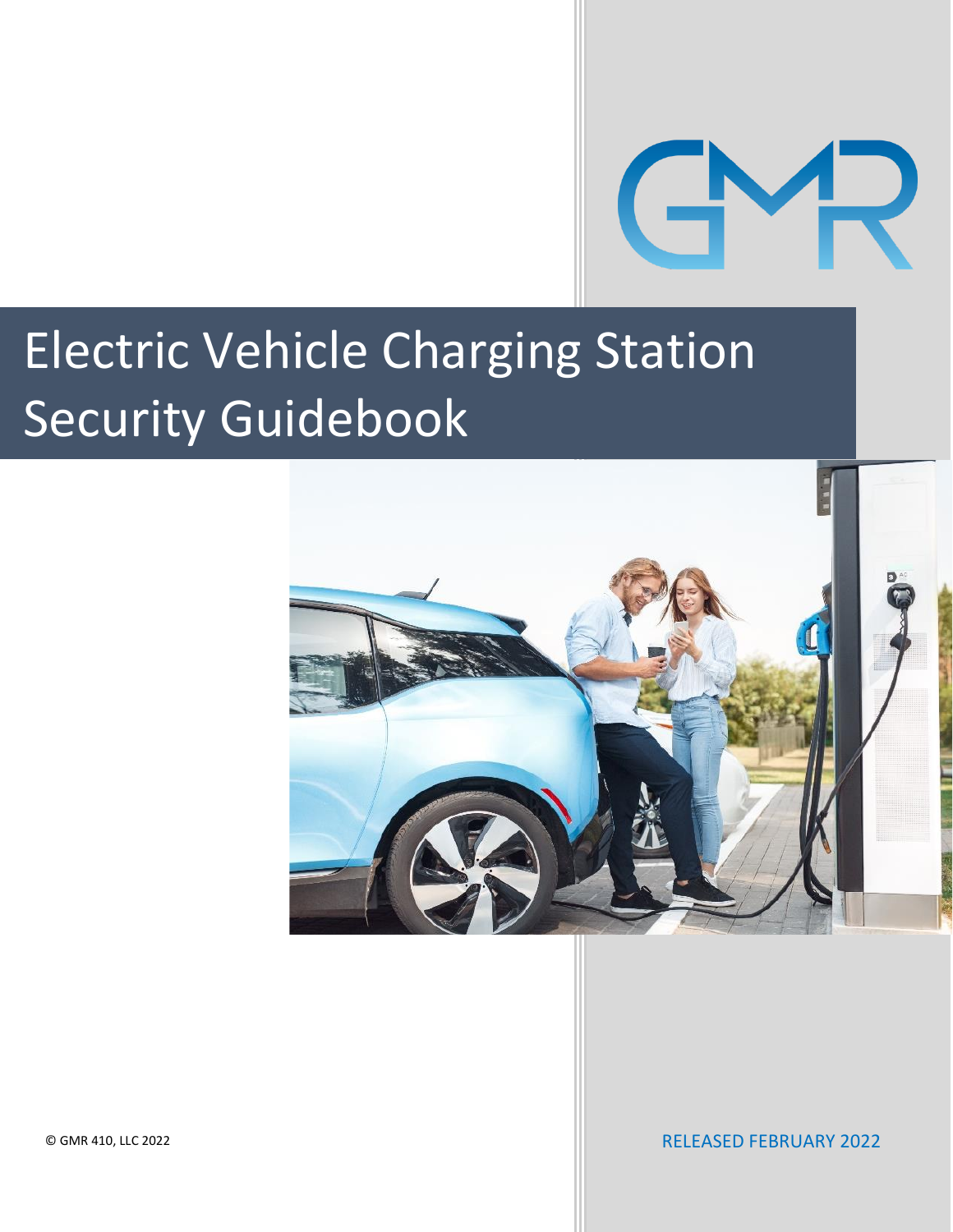## EXECUTIVE SUMMARY



In March 2021, the United States passed the milestone of 100,000 public chargers, as recorded by the Department of Energy's Alternative Fuel Data Center. New actions taken by the Department of Transportation, Department of Energy, and General Services Administration will accelerate the accessibility of additional charging stations to make driving an electric vehicle convenient in every part of the country.

The current federal administration has proposed a plan to build a national network of 500,000 charging stations. Through a combination of grant and incentive programs for state and local governments and the private sector, it will support the installation of chargers in a variety of spaces: commercial, public parking, multifamily buildings, rural communities, and fast charging along the nation's highways.

The coming rapid expansion creates the potential that government and private industry will not be able to identify and address business challenges and security risks. This paper focuses on the Electric Vehicle (EV) charging station market's unique characteristics and the importance ofsecurity practices to aid in the protection of people, assets, businesses, and operators.

The goal of this guidebook is to offer straightforward direction to help planners, regulators, operators, and businesses realize security risks and implement a risk-based security plan for the deployment of EV charging stations. We aim to accomplish this by creating an understanding of how assessment, development, and ongoing review of the security plan, security components/devices and security practices for EV charging stations and supporting equipment are critical for customer safety and business viability.

This paper covers the three phases for developing an EV Charging Station Security Program:



Security Challenges - understand the EV charging security challenges



Security Requirements - define the security requirements of an EV charging station



Security Strategy - have a plan for your security implementation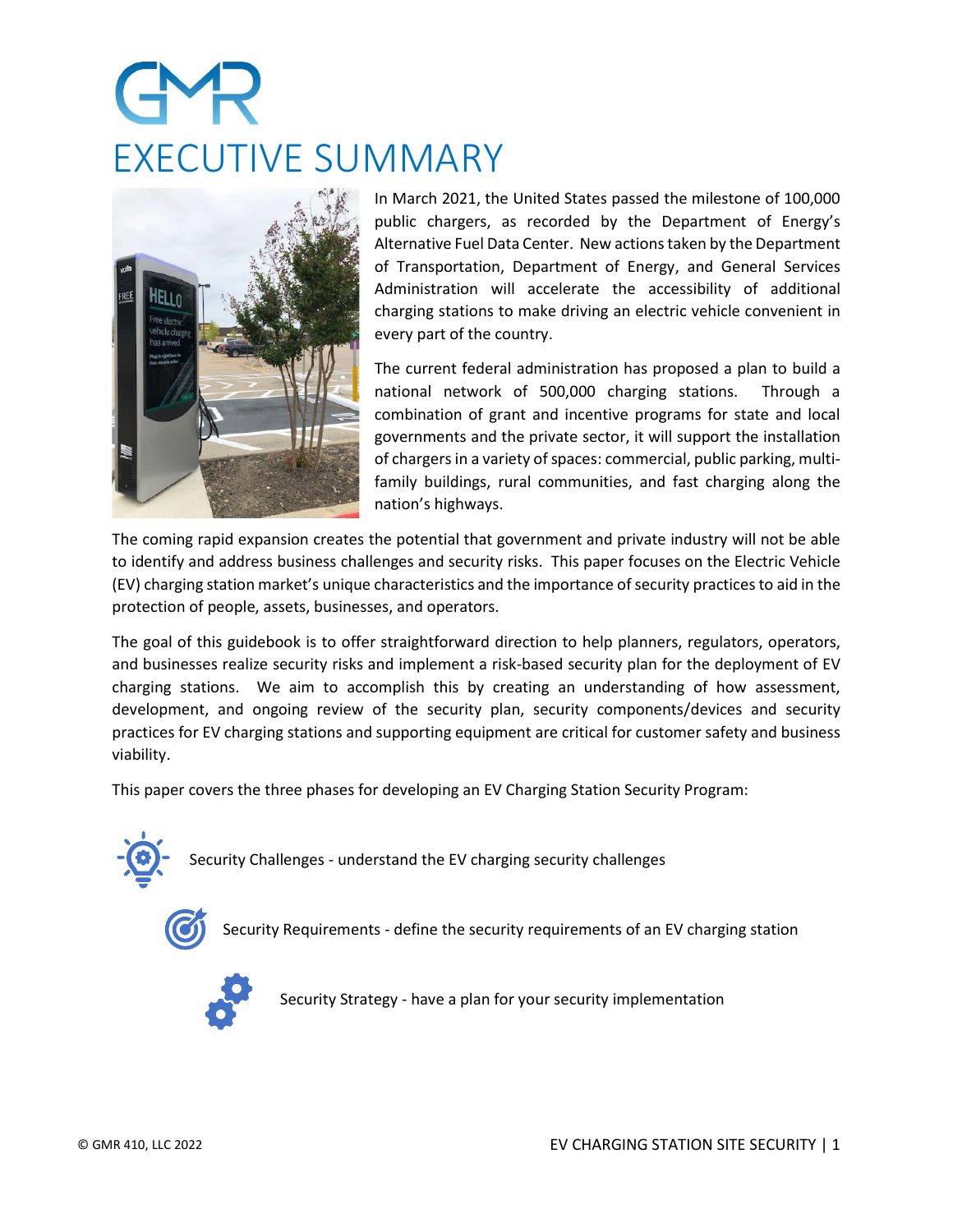# Security Challenges

### **Fast-Evolving Market**

There are numerous stakeholders with multiple business needs, each with unique business models and requirements. The situation is further complicated by the increasing variety and volume of chargers made by different suppliers to address the varying charging needs, such as AC, DC, home, public, semi-public, etc. Managing the variety of charging hardware across sites, their readiness, the operating environment, appearance, safety, risk factors, and more, demands enterprise and site-specific risk management solutions.

### **EV Planning**

At present, most state and local governments have not pre-planned the creation of an EV future by incorporating EV infrastructure into city planning initiatives or adopting building codes to ensure supporting infrastructure is installed during initial construction, which is the least costly point in time. Clear planning direction can help station developers with project proposals, just as understanding how station developers choose sites can help inform the permitting process. Proper planning should include a site risk assessment, to help identify location security threats, crime risks, and potential vulnerabilities. Site planning must also include security design considerations to minimize these potential risks. Unfortunately, our research reveals that security considerations are almost completely absent from existing regulations and planning activities. In the absence of security requirements, planning, and designs, we are greatly concerned about the potential explosion of criminal activity, user risks, and property damage as the presence and use of EV charging stations rapidly expands over the next few years.

### **Ensuring Charging Station Security, User Satisfaction, and Loyalty**

EV drivers are key stakeholders in the EV ecosystem. Drivers using charging stations designed for comfort and safety are more likely to become loyal to a brand in turn strengthening a business's ROI and brand reputation. Given the influence of social media, unhappy drivers will likely prove to be a major disruptor to the charging business, especially those a driver deems unsafe, not well-maintained, or not properly illuminated after-hours.

### **No Security Mandate or Industry Standard**

While some states have established ambitious EV-related infrastructure targets and regulations, there are few, if any, requirements regarding safety and security from jurisdictions, regulators, EV station developers, or operators. Moreover, there does not appear to be any consistent security practices or standards within private operators of EV charging stations. As stated above, we believe this void will lead to considerable safety and security risks as the number of EV charging stations greatly expands. To help fill this void, we provide a suite of safety and security solutions – from site evaluation, site layout, lighting, and equipment – to help businesses make strategic decisions regarding the security challenges posed at EV charging stations.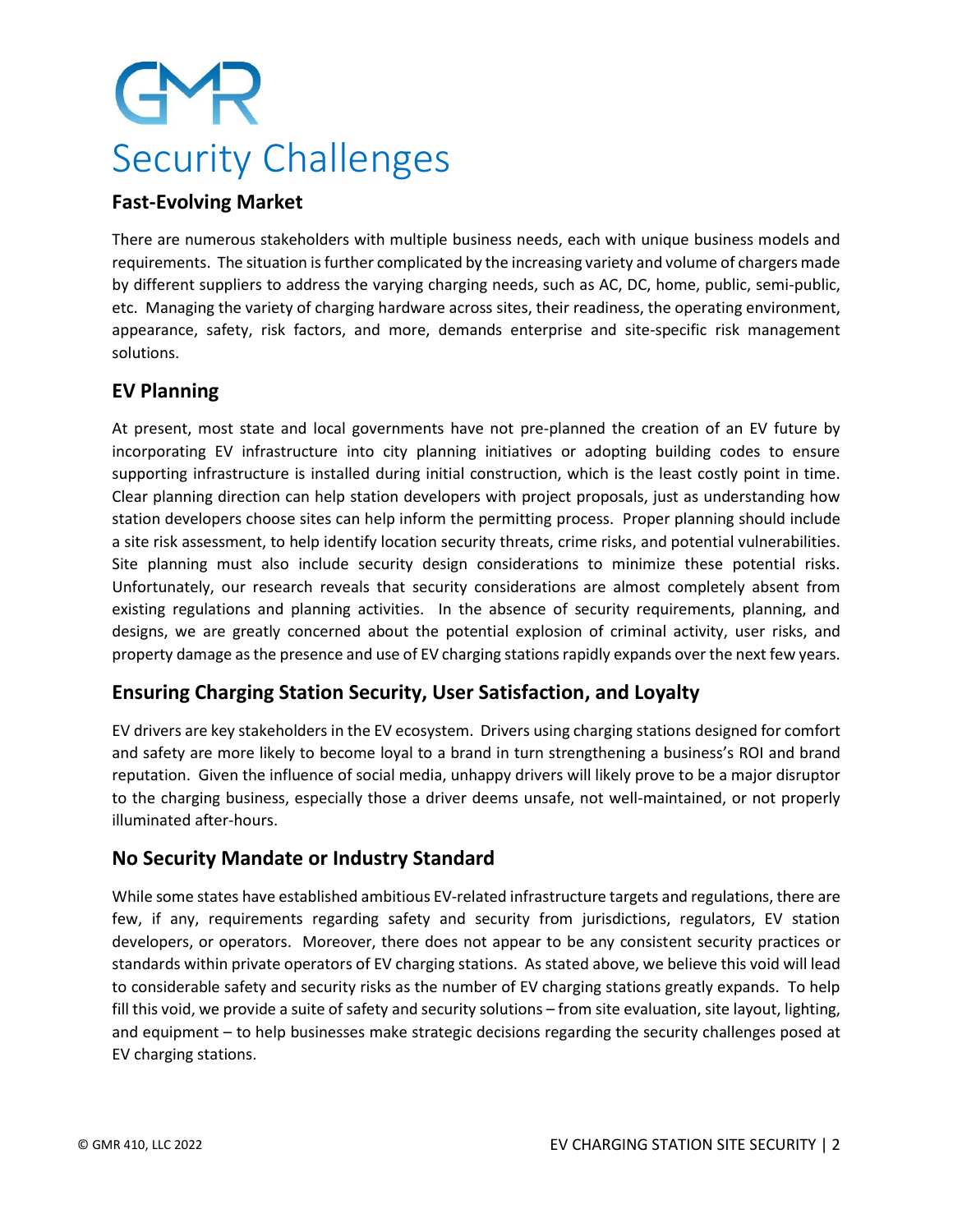# Security Requirements

### **Planning and Site Evaluation**

In addition to normal questions, such as "Where are the best locationsto place charging stations to ensure ample utilization or ROI?", there are other non-security factors such as available charging space, permitting, electrical capacity, location of service, and property ownership. Unfortunately, our research reveals that safety and security typically do not factor into the planning, site selection, and design process. Failure to address the total customer experience, including convenient location and placement, visibility, lighting, and user safety and security, is a critical flaw in the planning and site selection strategy. Further, we believe there are additional security risks associated with poorly selected, inadequately designed, and improperly illuminated EV charging stations, including harm to customers and pedestrians and damage to vehicles, charging equipment, and other facilities on the premise.

Once the potential EV charging site has been identified, an independent security consultant should complete a Crime Risk Assessment of the proposed location. During the crime risk assessment, the consultant will provide objective, actionable intelligence regarding the risk of violent and property crime at the location. The data and insights into the crime and loss which could impact the proposed location will allow station developers and operators to make better-informed decisions regarding site suitability and risk-mitigation that may create a deeper impact on the investment.

### Security Strategy

### **Security Guidelines**

Once the EV charging site has been selected, it must be designed with security and customer safety as primary objectives. EV charging stations may operate around the clock. Extended hours of operation, ease of access and egress, and proximity of major thoroughfares combine to make these locations potentially susceptible to planned and impulsive assaults, robberies, and similar crimes.

During the charging process, car owners are likely to be sitting in their car -tethered to the charging station and essentially inoperable – for anywhere from 10 minutes to much longer. This leaves customers and passengers extremely vulnerable, as they are likely to be distracted using their phone, napping, or otherwise not engaging in situational awareness. Moreover, consumers may be completely unable to operate their vehicle to escape a dangerous situation, as many EVs cannot be driven while connected to a charging station.

Consumers expect safe and secure environments while using publicly accessible charging stations. Without proper security practices implemented at these charging sites, negligence, third-party crime, slip and fall accidents, vehicle accidents, and even fraudulent claims by customers could exponentially increase litigation and reputational risks as the number of EV charging stations continues to increase.

EV Charging Stations should be designed by qualified professionals to include appropriate security elements. To help drive a positive consumer experience and address potential crime risks, GMR 410 has